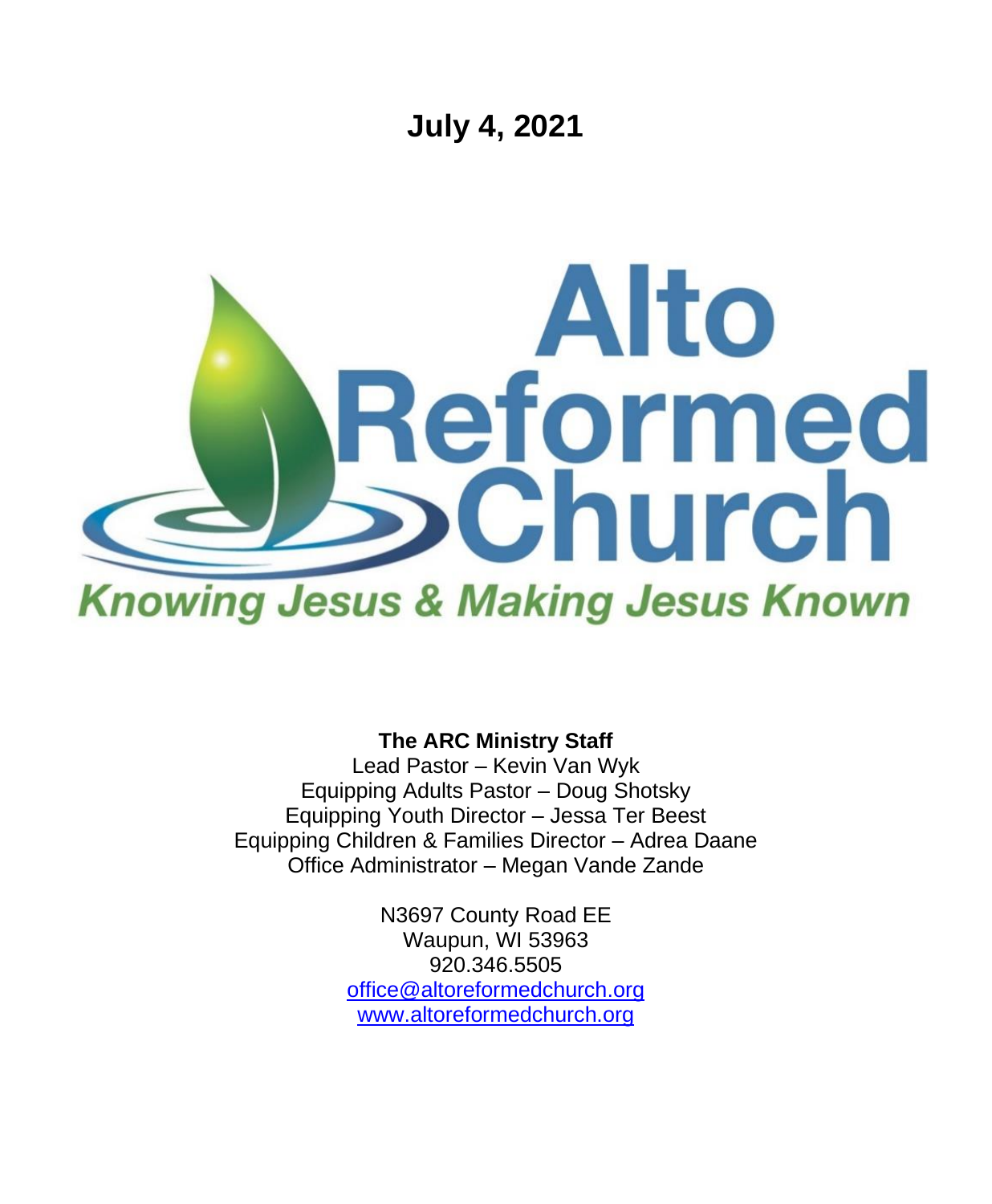### **We Approach God**

Welcome & Announcements Men's Chorus – "America, the Beautiful"

Praise Singing "This I Believe" "King of Kings"

Congregational Prayer

#### **We Hear God's Word**

Children's Message – Cody Mueller

Message – Life Essential #1 from  $1<sup>st</sup>$  John (Part 1 of 3) Scripture – 1<sup>st</sup> John 5 (also 1:1-4; 2:18-28; 4:1-6, 9-10, 15-17)

## **We Respond to God**

Prayer "We Believe"

Blessing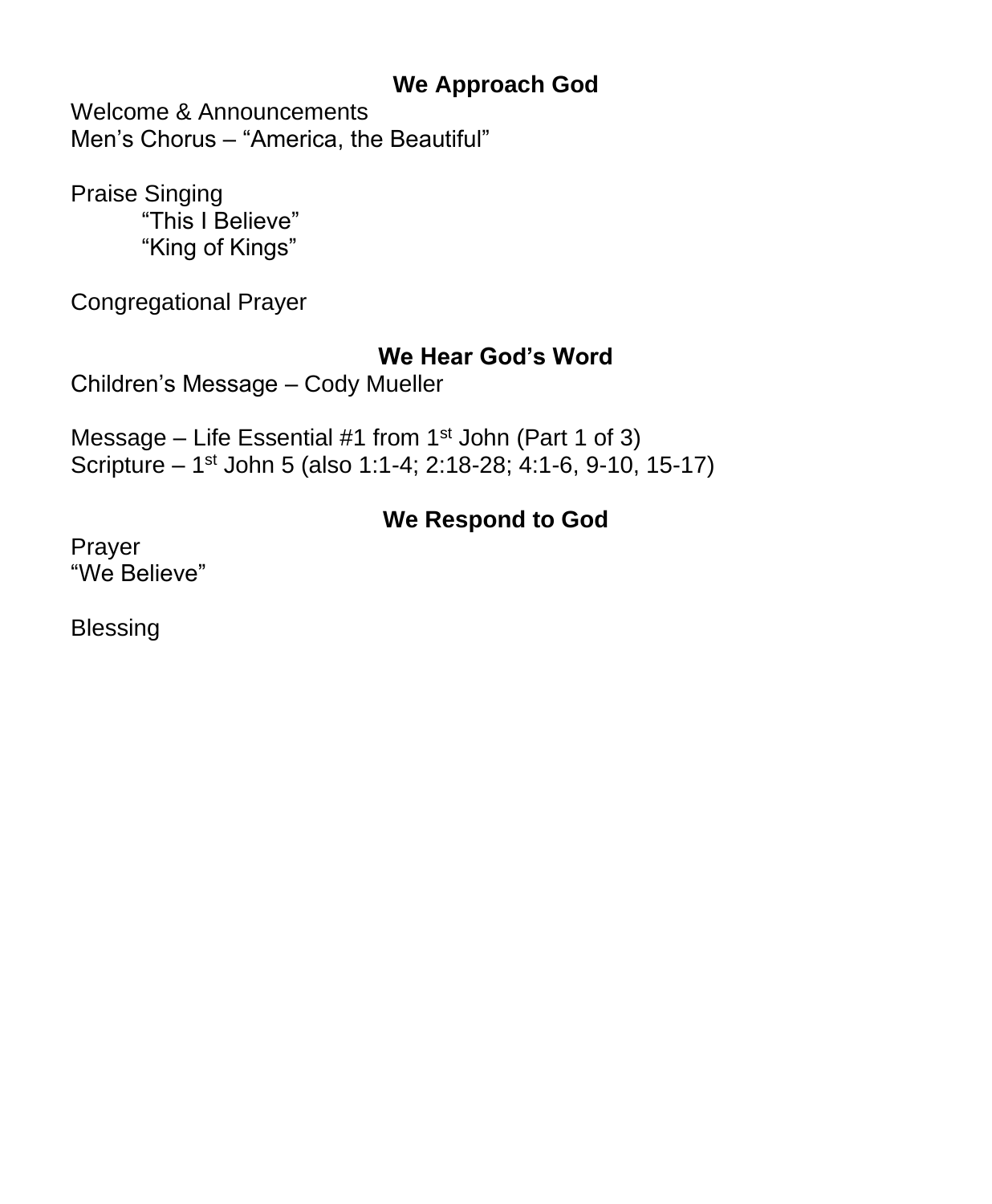

#### **THREE LIFE ESSENTIALS**

Because God has revealed his great love for us in Jesus Christ,

- #1 Believe \_\_\_\_\_\_\_\_\_\_\_
- #2 Obey commands
- $#3$  others

#### **THREE REALITIES FOR BELIEVERS:**

A. Believers will face \_\_\_\_\_\_\_\_\_\_ of Jesus.

B. Believers are indwelt by the Spirit and  $\qquad \qquad$ .

C. Believers have \_\_\_\_\_\_\_\_\_\_\_\_ evil and death.

**APPLICATION: Believe \_\_\_\_\_\_\_\_\_\_\_!**

#### **PRACTICAL NEXT STEPS:**

- 1. Know the Word of Life. (1 John 1:1) To not know God's Word thoroughly is immensely dangerous as you are wide open to false teaching.
- 2. Read 1 Peter before July 11 and 1 John for July 18.
- 3. Start the "Journey to 412" today. This is a versatile, yet extensive path to help you grow to maturity. It is a long journey, but you will be grateful as the truth saturates your mind. The flier is available at the information table and at [www.altoreformedchurch.org/resources.html.](https://na01.safelinks.protection.outlook.com/?url=http%3A%2F%2Fwww.altoreformedchurch.org%2Fresources.html&data=04%7C01%7C%7Ce62d950898b54e10e3be08d93d6da337%7C84df9e7fe9f640afb435aaaaaaaaaaaa%7C1%7C0%7C637608363434728231%7CUnknown%7CTWFpbGZsb3d8eyJWIjoiMC4wLjAwMDAiLCJQIjoiV2luMzIiLCJBTiI6Ik1haWwiLCJXVCI6Mn0%3D%7C1000&sdata=FFyttJMPlrN5IaOeY0qvrOYj7ijdTiJjG%2BSYiNPKUOE%3D&reserved=0)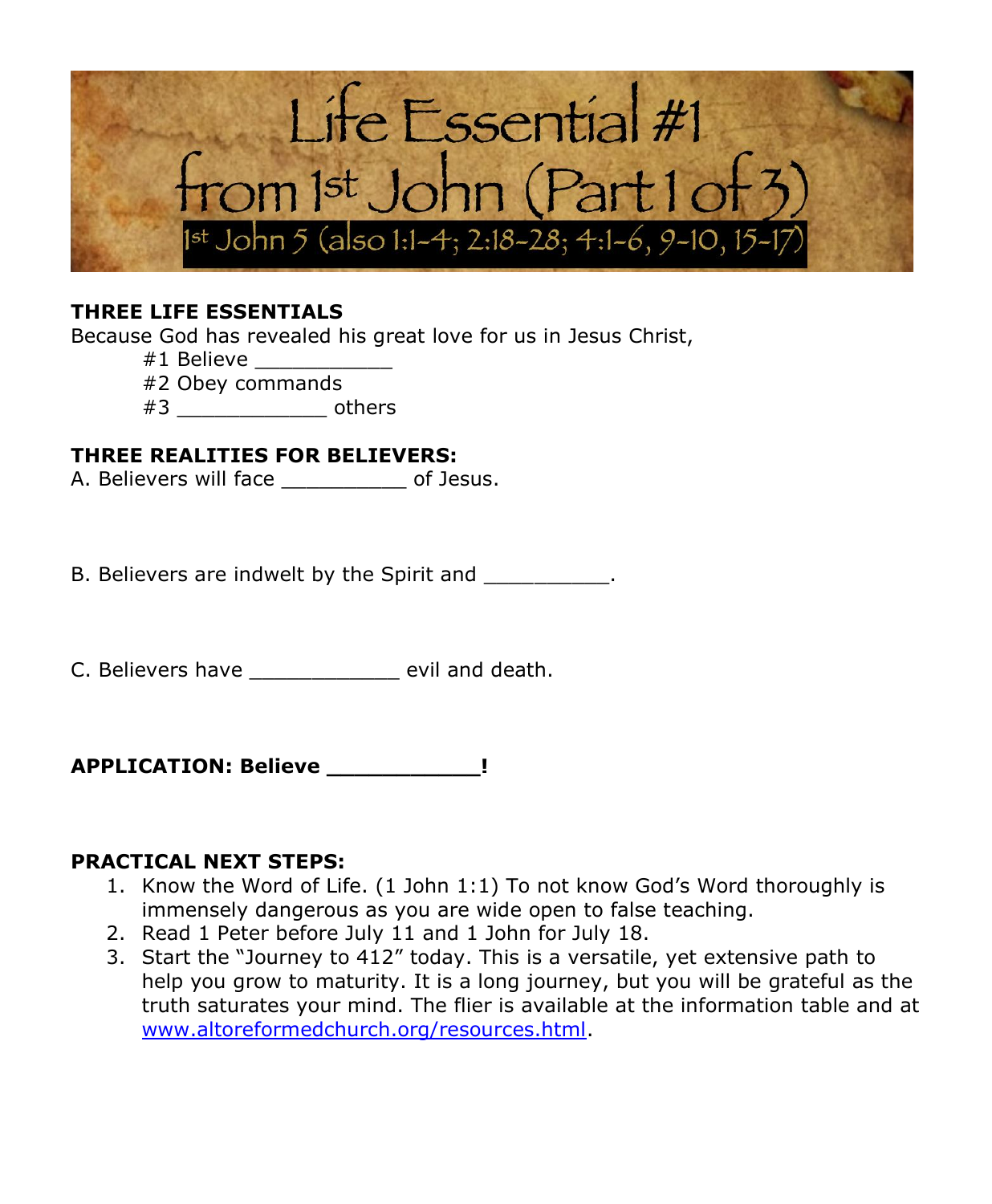### *Upcoming Events*

| Jul 4         | 8:30am - Sunday School Guide Class                                       |
|---------------|--------------------------------------------------------------------------|
|               | 9:30am - Pastor Kevin, Men's Chorus                                      |
| Jul 5         | Office Closed                                                            |
| Jul 6         | 8:00am - Prayer Meeting                                                  |
|               | 6:30pm - Women's Mission Circle - Bible Study #8                         |
|               | 7:00pm – Elder Meeting – If you are interested in baptism or membership, |
|               | please contact Pastor Kevin.                                             |
| Jul 8         | Lifest                                                                   |
| Jul 9         | Lifest                                                                   |
| <b>Jul 10</b> | Lifest                                                                   |
| <b>Jul 11</b> | 8:30am - Sunday School Guide Class                                       |
|               | 9:30am - Pastor Doug                                                     |

### *Youth News*

No youth hangouts or Monday night Bible studies this week or next. If your student is attending Lifest make sure they are at church by 7:45am Thursday!

# *Bulletin Board News*

**Offering** may be placed in one of the three white offering boxes located in the lobby. Upcoming benevolent schedule: 7/4 Missionary Salary, 7/11 Regular Benevolence, 7/18 Waupun Food Pantry, 7/25 WNWC/KLUV Christian Radio.

**Congrats** to Harold & Barb Van Ruiswyk as they celebrate their 55th wedding anniversary on July 8<sup>th</sup>.

Congrats to Arlene Henning as she celebrates her 97<sup>th</sup> birthday on July 8<sup>th</sup>.

**CCCD Van Fund –** We are collecting donations for a new van for the Caribbean Christian Centre for the Deaf. The goal is to collect a total of \$20,000. Donations should be labeled CCCD van fund (on the envelope or check memo) and may be placed in the offering boxes in the lobby.

**Tough Questions?** Coming in September, we will be addressing your questions and you've already shared some doozies... Why did the church fail so miserably to stand against Hitler? How can someone say the Bible says women should not be elders/ministers? Is cremation wrong? If someone accepted Jesus as their Savior at some point in their life, can they be unsaved if they get lax in attending church and not spending time in prayer or reading the Bible? Submit your questions to [office@altoreformedchurch.org](mailto:office@altoreformedchurch.org) or put a note in Pastor Kevin's box or text 319-464- 4673.

**Baskets –** Thanks to those who donated baskets for VBS decorating. You may pick up your baskets from under the mailboxes.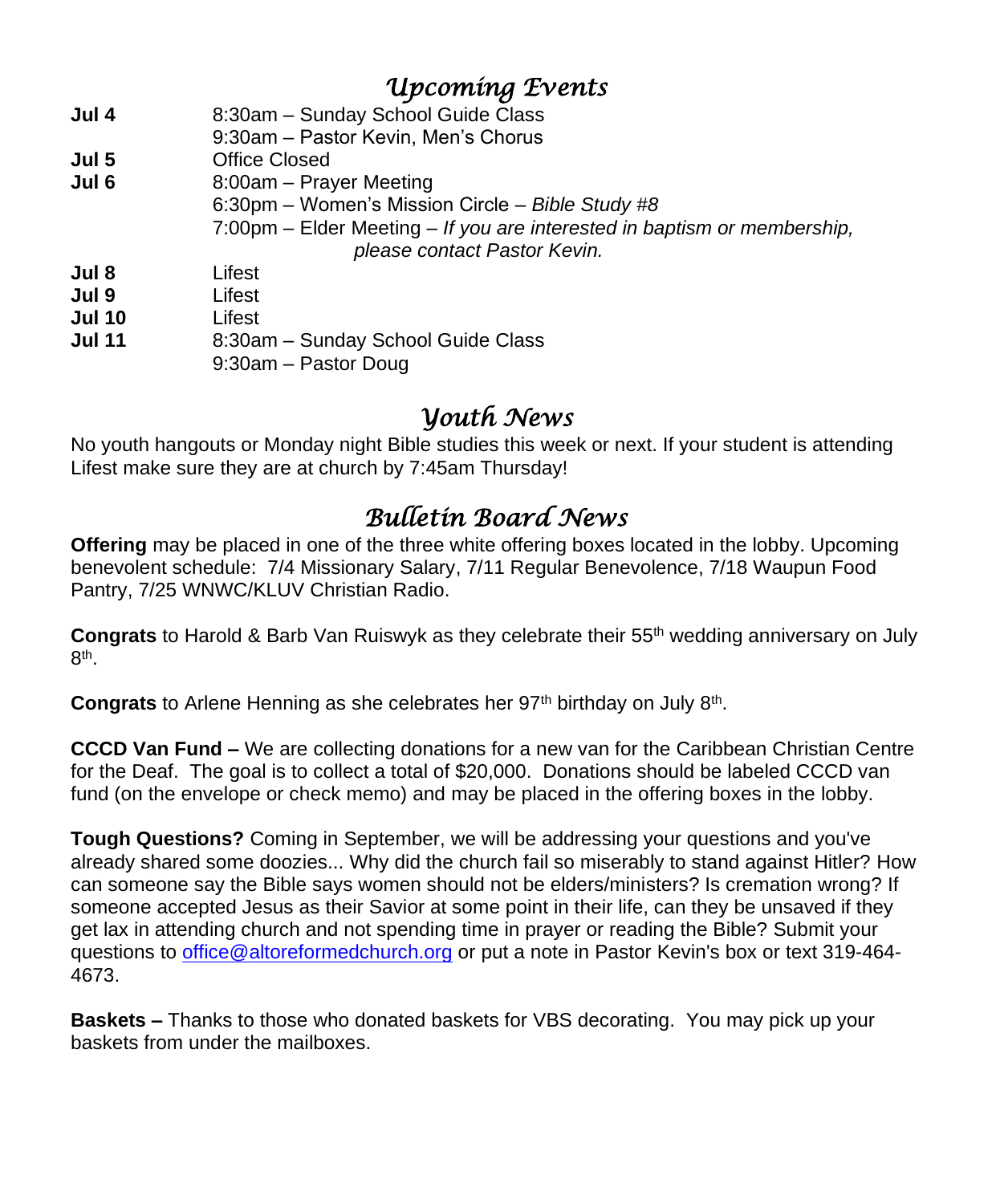# *Opportunities to Get Involved*

**Summer JAM** – All 3 year olds – incoming 5<sup>th</sup> graders are invited to join us for Summer JAM (Jesus and Me) during the service every 2<sup>nd</sup> Sunday of June, July & August. Kids will be invited to the basement before the sermon starts for games, activities or crafts focused around a Bible lesson just for kids (split into PreK & elementary groups).

**Men's Golf Outing –** Join us for a fun afternoon of golf on Sunday, July 25<sup>th</sup> at 3:30pm at The Rock Golf Club in Waupun. 9 holes of golf (including cart) + meal = \$40. Sign-up individually or as a group at the information desk or by contacting Joel by July 18<sup>th</sup>. If you'd rather not golf, but still want to join in you're invited to join us for the meal, just talk to Joel Bruins 948-0938.

**Summer Celebration –** The Summer Celebration is Sunday, July 18<sup>th</sup> at 5-7pm at McCune Park. Invite your friends and join us for food, fellowship, bounce houses, kickball, and a homerun derby! If you would be willing to bring a pan of bars, please sign-up at the Information Center.

**Alto Fair Booth –** We are looking for volunteers to sit at the ARC's booth at the Alto Fair. This is a great way to catch a break in the shade and chat with a bunch of people as they walk through the booths. If you're able to help with this, please sign-up at the Information Center.